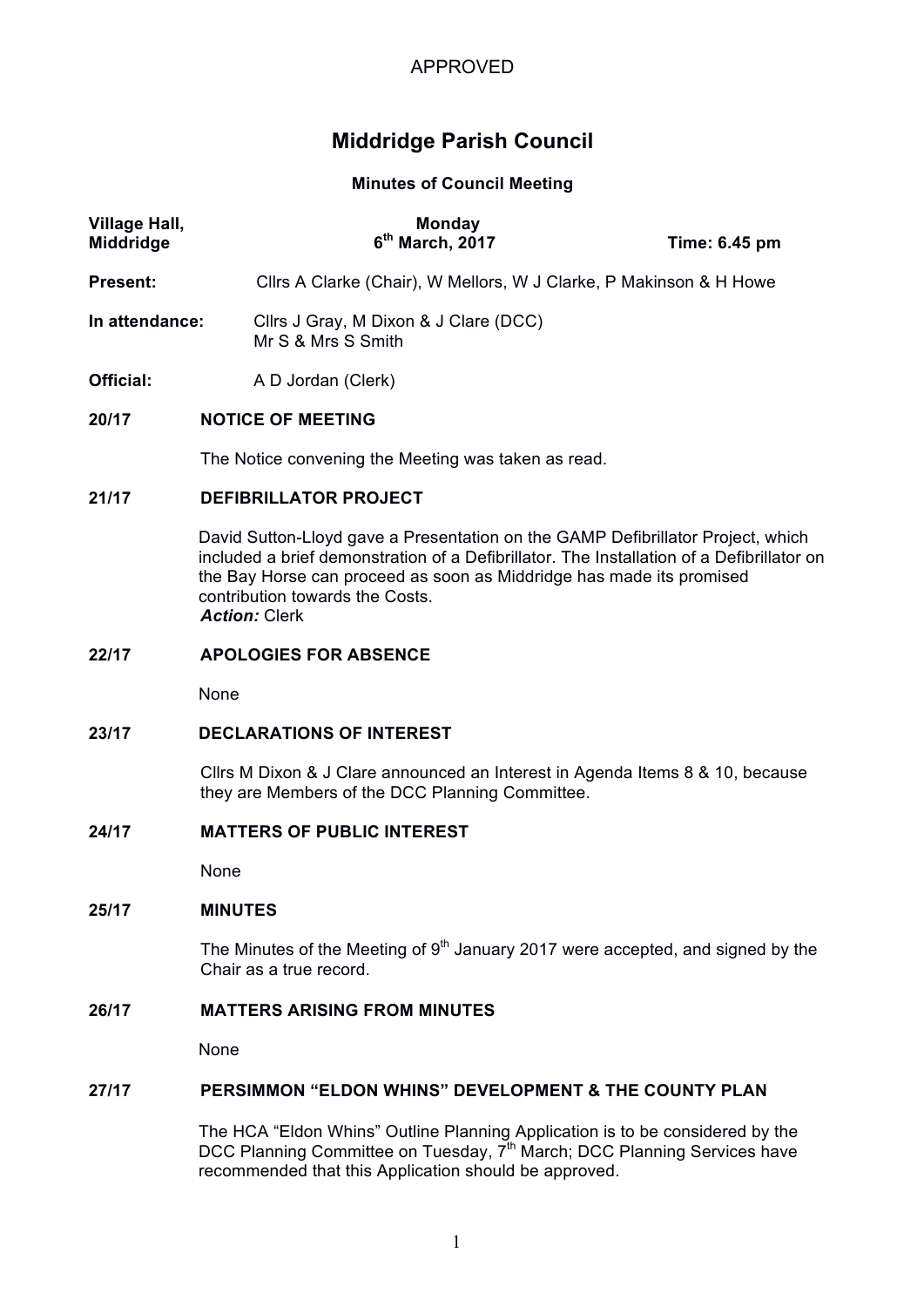# APPROVED

The Chair will represent the Parish Council before the Committee, and details of her proposed Objections to this Planning Application have been circulated to the Parish Council, and agreed.

The proposed Section 106 Agreement was discussed, particularly why there was so much money allocated for DCC Allotments Improvements, whereas the Play Area is not mentioned. It was noted that the Parish Council had not been consulted regarding this matter, and the Chair will raise it with the Planning Committee. *Action:* Cllr A Clarke

#### **28/17 GROUNDS MAINTENANCE & GENERAL REPAIRS**

### **(i) DCC proposed Street Light Removal**

A Letter has been sent to Yvonne Edwards asking for a breakdown of the Cost of a possible SLA, but no reply has been received to date.

Mrs S Smith expressed her concerns for the Safety of Pedestrians using Walker Lane when the Street Lights are removed.

#### **(ii) Village Green Trees**

There has still been no progress in inspecting the large Ash Tree on the Play Area, which is planned when DCC attend to prune one of their Trees; this is to be chased. *Action:* Clerk

# **(iii) 2017 Parish Paths Maintenance**

The Parish Paths Partnership (PPP) have just announced that Funds are available for this year's Grants, and a completed Grant Application Form has been submitted. The PPP have acknowledged receipt of this Application, stating that it should be acceptable, but this needs to be confirmed.

#### **(iv) The 'Durham Ask'**

The 'Durham Ask', which would see the Parish Council taking over responsibility from DCC for certain local services, was again discussed. It was noted that the Council could almost certainly cut the DCC (and Livin) owned areas of Land in the Village for less money, but since the 'Durham Ask' cannot provide any Funds, there is no incentive for the Council to take on this additional financial burden.

# **29/17 PLANNING APPLICATIONS**

Nothing to report.

# **30/17 CHILDREN'S' PLAY AREA**

The Clerk's Monthly Inspection report was approved.

There has been no progress on planned Repairs, nor on the provision of a laminated Notice for the Play Area. *Action:* Clerk

#### **31/17 C35 NEWTON AYCLIFFE TO SHILDON ROAD-TRAFFIC CALMING**

Although the 40 mph Sign at the top of 'Shildon Bank' has been moved, there is as yet no sign of the Traffic Light Installation; our DCC Councillors will investigate.

The damaged Police Speed 'Sculptures' have now been repaired. The Council expressed it thanks to David & Leslie Beavis, and Allan Wilson, for their excellent work. It is planned to reinstall the Sculptures at an Official Reopening, planned for the Spring; details to be confirmed.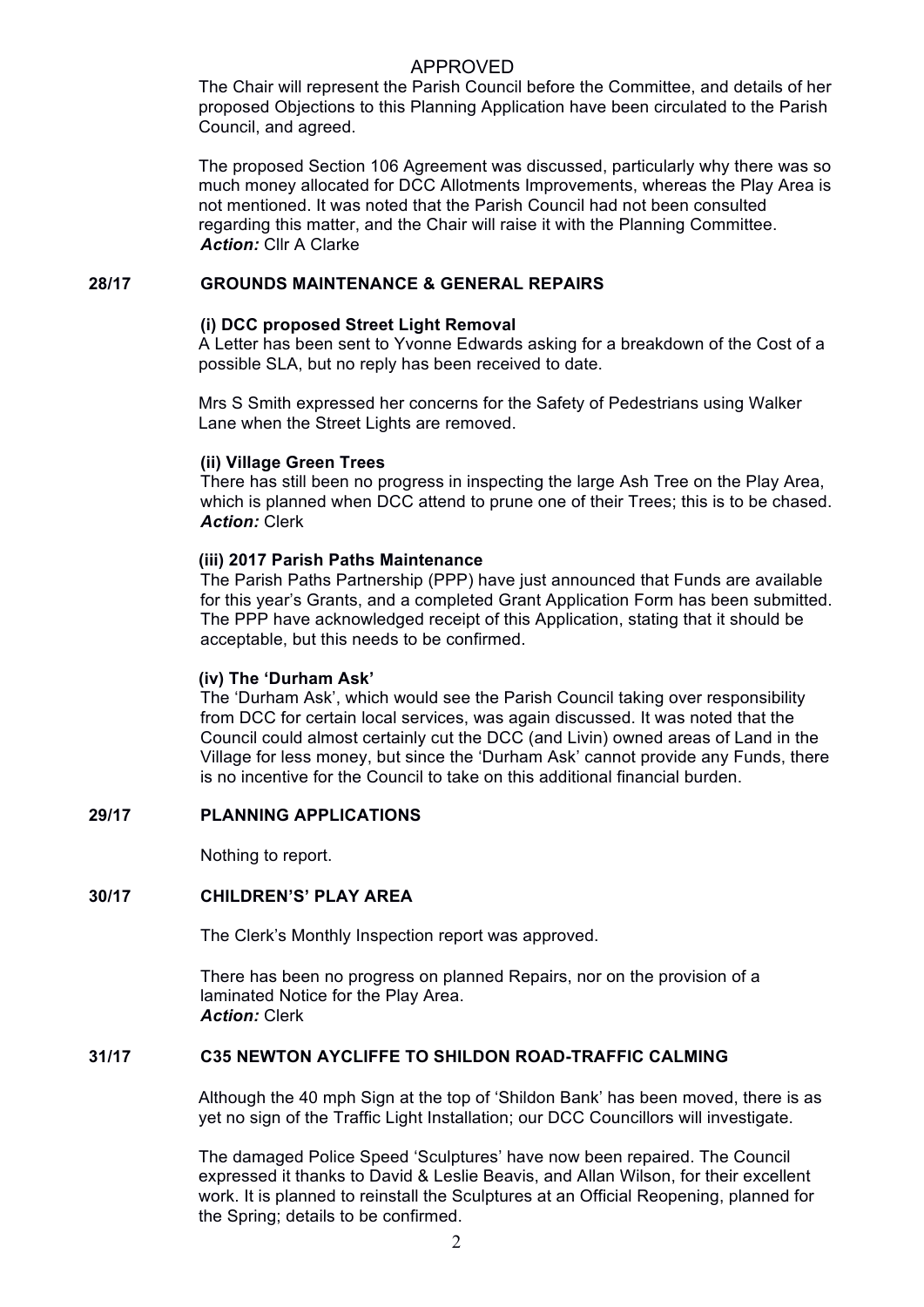# APPROVED

#### *Action:* Cllr A Clarke

The PACT Meeting has been told that more Police Speed Guns are now available, with faster arrangements for the necessary calibration, and we can expect to see further Speed Checks in the Village in the near future.

#### **32/17 "THE PADDOCK"**

The Funding for the DCC Project to turn 'the Paddock' into a 'Wildflower Grassland', is included in the Proposed "Eldon Whins" Section 106 Agreement.

# **33/17 NEIGHBOURHOOD PLAN**

In the course of an Investigation of the Parish Council's Records to establish what has been made public regarding the Neighbourhood Plan (NP), it was discovered that the Neighbourhood Plan Working Group (NPWG) has never been formally constituted by the Parish Council. This is important because of the need to demonstrate that Community Engagement has informed the Policies of the NP.

Cllr J Clare suggested we should check that the Parish Council could be the Authorised Body for running the NP; Shaun Hanson is to be consulted. *Action:* Clerk

**RESOLVED** that the NPWG is formally constituted to develop the NP on behalf of the Parish Council, subject to the above.

Shaun Hanson was given a conducted Tour of the Parish, which will assist him in preparing the Questions for a proposed new round of Community Engagement.

Cllr M Dixon advised that the NPWG should liaise closely with DCC to maximise the chances of the NP being finally approved. He also suggested that if the HCA Planning Application was approved, this would fulfil the Parish's "quota" of new Housing for the duration of the NP.

# **34/17 ACCOUNTS FOR PAYMENT**

#### **(i) Accounts for Payment**

Councillors considered a Schedule of Accounts for Payment.

| Payee                  | <b>Purpose</b>                           | Sum      |
|------------------------|------------------------------------------|----------|
| Planning Advice Plus * | First NP Training Workshop               | £765.30  |
| Planning Advice Plus * | Second NP Training Workshop              | £765.30  |
| David Beavis *         | <b>Speed Sculpture Repairs</b>           | £110.85  |
| A. D. Jordan           | Clerk's Jan - Mar Salary                 | £217.30  |
| <b>HMRC</b>            | Clerk's Jan - Mar Tax                    | £145.20  |
| J Harron               | <b>Thirsk Payroll Services</b>           | £61.00   |
| D Johnson              | <b>Christmas Tree Supply</b>             | £240.00  |
| A. D. Jordan           | Clerk's 2016/17 Expenses                 | £132.08  |
| <b>CDALC</b>           | <b>Clerk's Elections Training Course</b> | £27.00   |
|                        | <b>TOTAL</b>                             | £2464.03 |

**RESOLVED** that the following Accounts be approved for payment:-

with the agreement of Councillors, these Cheques have already been issued, and hence the Approval given is retrospective.

#### **(ii) Clerk's Pension**

The Clerk has submitted the Parish Council's Declaration of Compliance to the Pensions Regulator; Receipt has been acknowledged. No further Action necessary.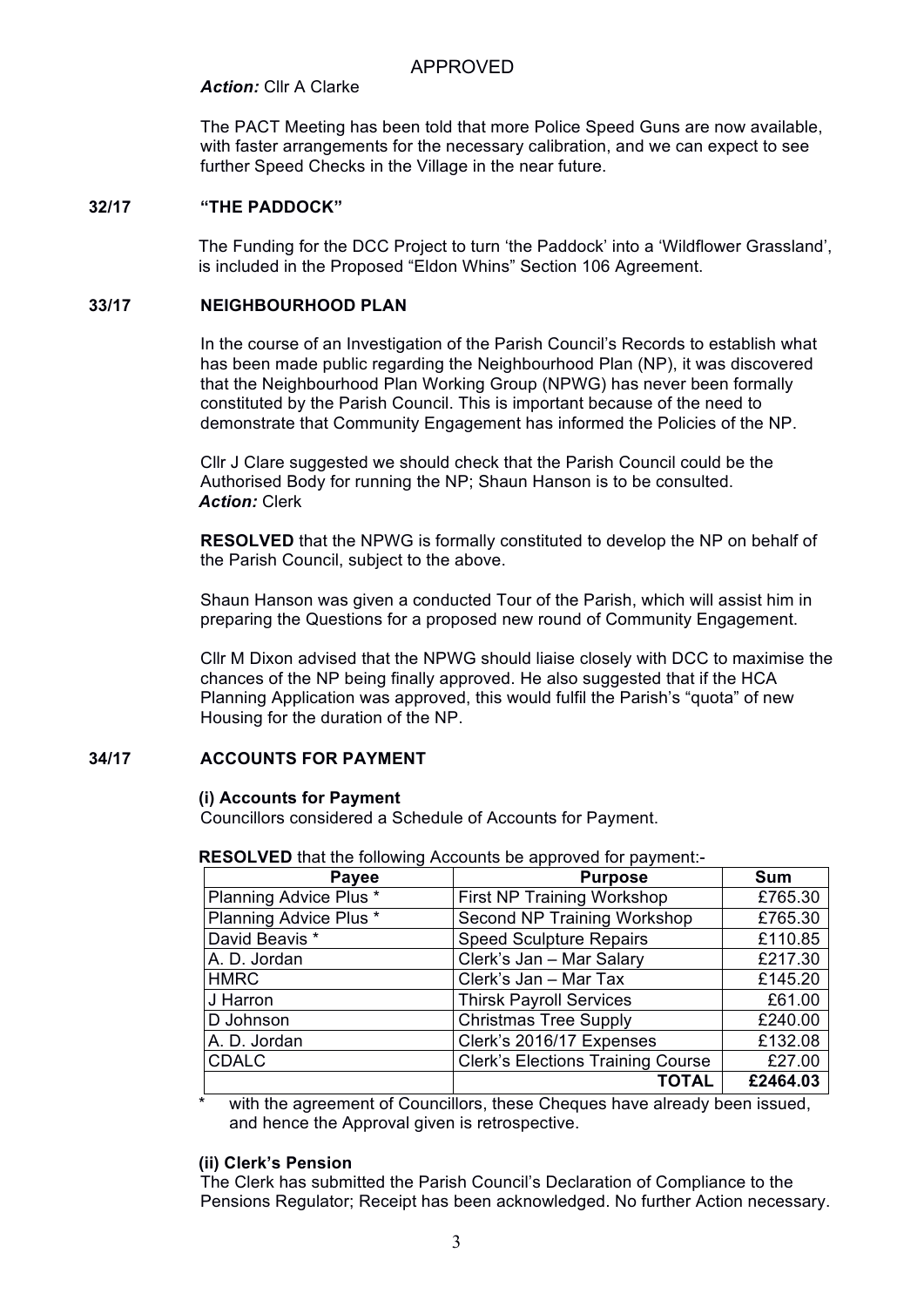# **(iv) 2016/17 Accounts Audit**

The Clerk has agreed the Arrangements for our Internal Auditor (Colin Gray) to receive and return these Accounts.

# **35/17 GAMP & CDALC**

.

The Clerk reported that the GAMP Board have agreed the Project Themes for 2017/18 as follows:-

- (a) Children, Young People & Families
- (b) Employment, Enterprise & Training
- (c) Older People

As usual, these Themes were chosen as the result of a Public Vote.

The Board agreed that in order to standardise the Area Budget Allocation Process with other AAPs, they will use the 'Project Callout' System for 2017/18. This involves the Project Task Groups agreeing the Project Priorities for their Project Themes, which are again chosen as the result of the Public Vote.

Interested Parties are then asked to submit Project Proposals to meet these Priorities; note that Project Task Groups **CANNOT** make Project Proposals (which they could in the past). Owing to "Purdah", the Process of requesting Project Proposals will not begin until after the May Council Elections.

Cllr A Clarke reported that the County Durham Association of Local Councils (CDALC) have appointed Mazars LLP to act as External Auditors in the event of any dispute regarding the Parish Council's Accounts under the new Audit Arrangements which come into force from 2017/18.

CDALC are also preparing a new Model "Code of Conduct" (which is one of the Council's Statutory Policies). Cllr A Clarke recommended that the new Council consider adopting this Model once it has been approved.

It is hoped to organise another Event allowing CDALC Members to meet and discuss Issues with our Local MPs later in the year.

#### **36/17 GENERAL CORRESPONDENCE**

Nothing to report.

# **37/17 OTHER MATTERS**

#### **(i) 2017/18 Parish Council Meeting Dates**

**RESOLVED** that the proposed 2017/18 Parish Council Meeting Dates be accepted. *Action:* Clerk

#### **(ii) Arrangements for the New Council**

The Clerk reported on his recent CDALC Training Session on Elections.

Nomination Papers for those wishing to stand in the  $4<sup>th</sup>$  May Parish Council Election are available from the Clerk; details of the Submission Dates will be circulated. *Action:* Clerk

By law, although not standing for re-election, Anne Clarke continues to be the Chair of the Council until the Annual Parish Council Meeting in May, which she should